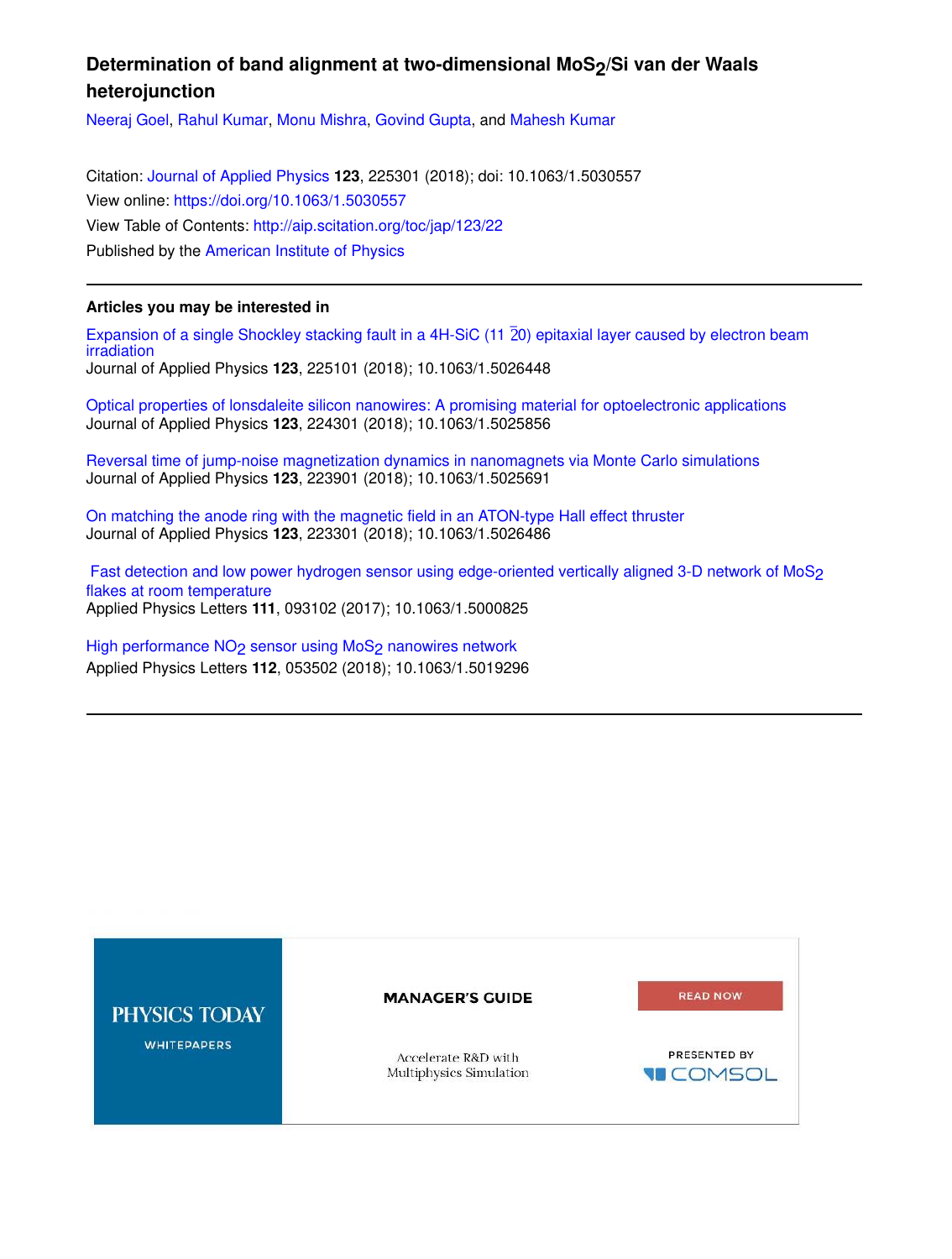

## Determination of band alignment at two-dimensional MoS<sub>2</sub>/Si van der Waals heterojunction

Neeraj Goel,<sup>1</sup> Rahul Kumar,<sup>1</sup> Monu Mishra,<sup>2</sup> Govind Gupta,<sup>2</sup> and Mahesh Kumar<sup>1,a)</sup> <sup>1</sup>Department of Electrical Engineering, Indian Institute of Technology Jodhpur, Jodhpur 342011, India <sup>2</sup> Advanced Materials and Devices Division, CSIR-National Physical Laboratory (NPL), Dr. K.S. Krishnan Road, New Delhi 110012, India

(Received 22 March 2018; accepted 23 May 2018; published online 8 June 2018)

To understand the different mechanism occurring at the  $MoS<sub>2</sub>$ -silicon interface, we have fabricated a  $MoS<sub>2</sub>/Si$  heterojunction by exfoliating  $MoS<sub>2</sub>$  on top of the silicon substrate. Raman spectroscopy and atomic force microscopy (AFM) measurement expose the signature of few-layers in the deposited  $MoS<sub>2</sub>$  flake. Herein, the temperature dependence of the energy barrier and carrier density at the MoS2/Si heterojunction has been extensively investigated. Furthermore, to study band alignment at the MoS<sub>2</sub>/Si interface, we have calculated a valence band offset of  $0.66 \pm 0.17$  eV and a conduction band offset of  $0.42 \pm 0.17$  eV using X-ray and Ultraviolet photoelectron spectroscopy. We determined a type-II band alignment at the interface which is very conducive for the transport of photoexcited carriers. As a proof-of-concept application, we extend our analysis of the photovoltaic behavior of the MoS<sub>2</sub>/Si heterojunction. This work provides not only a comparative study between  $MoS<sub>2</sub>/p-Si$  and  $MoS<sub>2</sub>/n-Si$  heterojunctions but also paves the way to engineer the properties of the interface for the future integration of  $MoS<sub>2</sub>$  with silicon. Published by AIP Publishing. https://doi.org/10.1063/1.5030557

### I. INTRODUCTION

Two-dimensional (2D) layered materials have opened up new avenues of device miniaturization after scaling-down of devices is no longer possible due to the limitation of silicon. $1-3$  However, the limited applications of isolated 2D materials have inspired the researchers to explore van der Waals (vdW) heterojunctions of these 2D layered materials with other materials.<sup>4-6</sup> These vdW heterojunctions become very popular within a short span of time because of their dangling-bond-free surface, tunable properties, and cuttingedge over the conventional semiconductor devices. These heterojunctions also relax the constraints of lattice matching, thus increasing their versatility for various potential applications.<sup>4</sup> Nowadays,  $MoS<sub>2</sub>$ , being one of the most intensively researched 2D materials, received remarkable consideration for its mixed dimensional heterojunction based applications because of its unique inherited merits including its unconventional mechanical, physical, and structural properties.<sup>7,8</sup> Significant effort has been devoted to integrating  $MoS<sub>2</sub>$  with other materials to tune the properties of the interface for desired applications, for instance, light-harvesting and lightemitting devices,<sup>9</sup> high-performance sensors,<sup>10</sup> solar cells,<sup>11</sup> and novel diodes.<sup>5</sup> Gong et  $al$ .<sup>12</sup> demonstrated a single-step growth strategy for fabrication of seamless and atomically sharp in-plane heterostructures of  $MoS<sub>2</sub>$  and  $WS<sub>2</sub>$  under different growth temperatures to explore new possibilities of 2D materials. A 2D/3D heterojunction based on the growth of  $MoS<sub>2</sub>$  on GaN was reported by Ruzmetov *et al.*<sup>13</sup> to create complex structures for the implementation of highperformance electronic devices.

While earlier reports have explored charge transport at  $MoS<sub>2</sub>$  based heterojunctions under photoexcitation,<sup>14,15</sup> the charge transport study under thermal excitation remains elusive. Furthermore, a qualitative comparison between p- and n-type substrates is lacking in the previous reports. Doan et  $al$ <sup>16</sup> have investigated the transport properties of the MoS<sup>2</sup> /WSe<sup>2</sup> heterojunction via a tuneable charge depletion layer that involves tunneling and recombination. A wide range of  $MoS<sub>2</sub>/Si$  heterojunction photodetectors with improved attributes has also been actualized.<sup>15,17,18</sup> But most of these reports fail to give a deep understanding of charge transport under thermal excitation. In this study, the impact of temperature on the barrier height and ideality factor of the  $MoS<sub>2</sub>/n-Si$  heterojunction has been addressed thoroughly. The barrier height can easily be tuned by changing the junction temperature. The increase in temperature results in increasing the thermally induced charge carriers across the interface, which leads to an increase in the on-current. In addition, most of the previous research has focused on monolayer  $MoS_2$  and the hidden potential of few layer  $MoS_2$  (FL- $MoS<sub>2</sub>$ ) remains unexplored. The monolayer  $MoS<sub>2</sub>$  showed a contact resistance and mobility of 740 K  $\Omega$   $\mu$ m and 13 cm<sup>2</sup>/V s, respectively, while 5 layer  $MoS<sub>2</sub>$  unveils a considerable lower contact resistance and a higher mobility of  $1.56K \Omega \mu m$ and  $52 \text{ cm}^2/\text{V}$  s, respectively, with Ti $(10 \text{ nm})$ /Au $(100 \text{ nm})$  contacts.<sup>19</sup> Kwon et  $al.^{20}$  have also reported a Schottky barrier height as low as  $70 \,\text{meV}$  and a higher mobility of  $23.9 \,\text{cm}^2/\text{V}$  s for trilayer thick  $MoS<sub>2</sub>$  with Al contacts. Therefore, here we chose  $FL-MoS<sub>2</sub>$  because of its lower contact resistance with Au, which results in increasing the on-current and the mobility of the device.

Furthermore, the barrier height and performance of the a)Author to whom correspondence should be addressed: mkumar@iitj.ac.in heterojunction are also strongly dependent on the band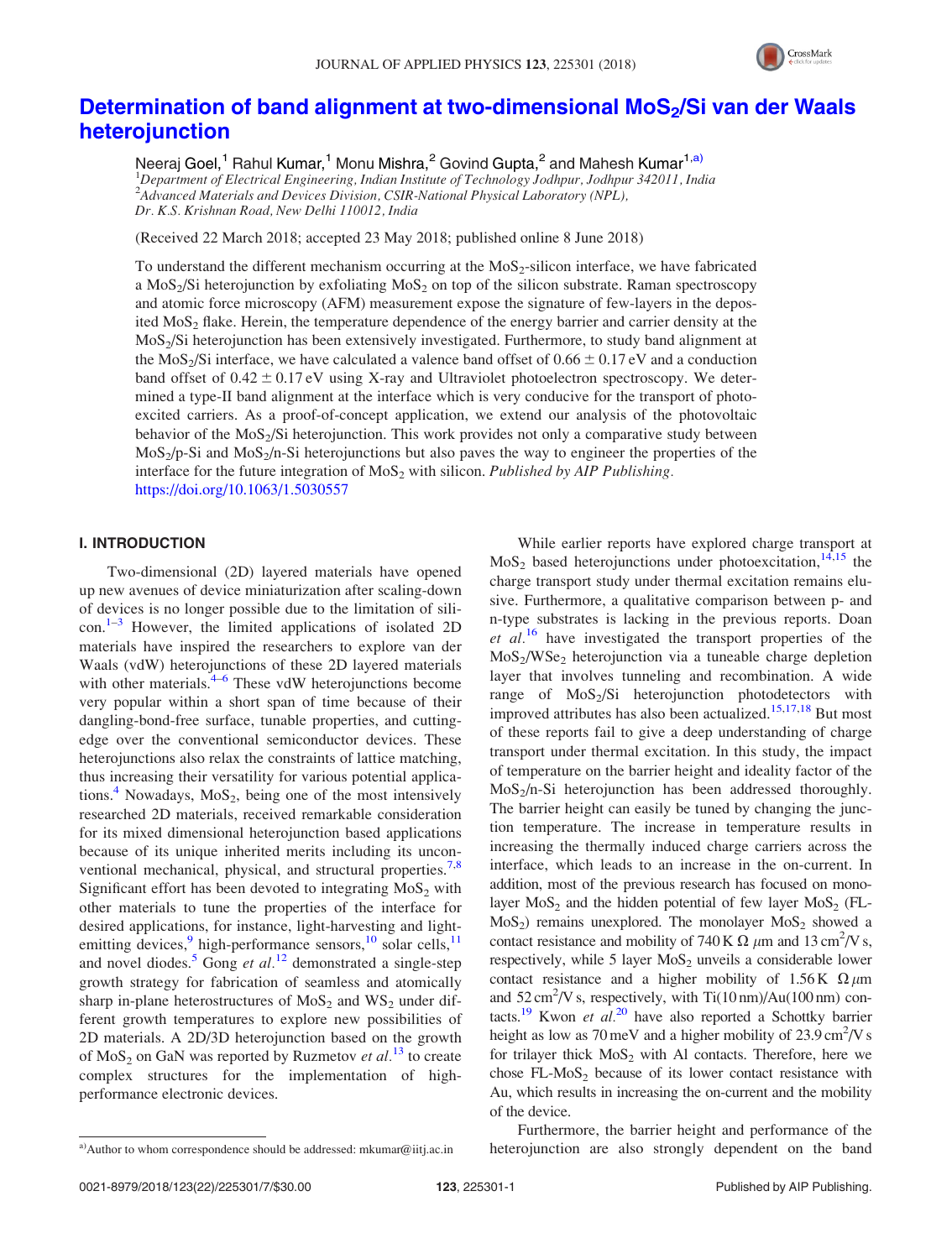alignment at the interface. $2^{1,22}$  To study the band alignment at the  $MoS_2$ -silicon heterojunction, we have measured the valence band offset (VBO) and conduction band offset (CBO) values at the heterojunction using X-ray photoelectron spectroscopy (XPS) and Ultraviolet photoelectron spectroscopy (UPS). Depending on the type of band alignment, the hybrid heterojunctions can be utilised for various potential applications, including optoelectronic devices, $23$  quantum well structures,  $24$  and tunnel diodes. <sup>25</sup> Thus, the determination of band offset values and type of band alignment at the  $MoS<sub>2</sub>/Si$  heterojunction is essential to pave the way for the integration of transition metal dichalcogenides with other materials.

#### II. EXPERIMENTAL SECTION

We deposited a  $Si<sub>3</sub>N<sub>4</sub>$  thin layer of 300 nm on the p- and n-type Si substrate having resistivity of  $1-10 \Omega$ , using the RF magnetron sputtering technique. A  $Si<sub>3</sub>N<sub>4</sub>$  target (99.9%) purity) was used for thin film deposition in the presence of 45 sccm of Ar and 10 sccm of  $N_2$  at room temperature. RF power applied to the target was 90 W with a chamber pressure of  $2.2 \times 10^{-2}$  mbar. A 200/5 nm thick Au/Cr for making the top contact and a 200 nm thick Al for making the bottom contact were deposited on the  $Si<sub>3</sub>N<sub>4</sub>/Si$  structure by thermal evaporation. Au and Al make an ohmic contact with FL- $MoS<sub>2</sub>$  and n-Si, respectively, while p-Si makes an ohmic contact with Al after annealing the sample for 15 min at  $\sim$ 300 °C in a N<sub>2</sub> ambient atmosphere. A geometric pattern is formed on the Au/Cr/Si<sub>3</sub>N<sub>4</sub>/Si structure by using UV lithography (Suss MicroTec MJB4) with the help of an optical mask as shown in Fig.  $1(a)$ .

The  $MoS<sub>2</sub>/Si$  heterojunction is formed by mechanically exfoliating  $MoS<sub>2</sub>$  from a commercially available crystal of molybdenite (SPI Supplies) using the scotch tape as the transfer medium. The  $MoS<sub>2</sub>$  loaded scotch tape is brought into contact with the silicon substrate in order to transfer some of the exfoliated  $MoS<sub>2</sub>$  flakes on the silicon. To



FIG. 1. (a) Three-dimensional schematic diagram of the device. (b) Optical microscopy image taken on the stacked  $MoS<sub>2</sub>/Si$  heterojunction. (c) Raman spectra of the exfoliated FL-MoS<sub>2</sub> obtained using  $514$  nm laser excitation.

maximize the contact area between  $MoS<sub>2</sub>$  and silicon, the substrate was annealed for 2 min at  $100^{\circ}$ C without peeling off the tape. Finally, the stacked heterojunction between  $MoS<sub>2</sub>$  and silicon was achieved by removing the scotch tape from the silicon substrate.

The thickness of the deposited  $FL-MoS<sub>2</sub>$  was confirmed using a Renishaw Raman spectroscopy with a laser excitation wavelength of 514 nm. A park atomic force microscopy (AFM) imaging system was also used to validate the results obtained using Raman spectroscopy. XPS and UPS measurements (Scienta Omicron, Germany) were performed for the calculation of VBO, CBO, and electron affinities at the interface, using an Omicron multiprobe surface analysis system with a monochromatized Al K $\alpha$  (1486.7 eV) as a radiative source. During the experiment, the  $MoS<sub>2</sub>/Si$  heterojunction was exposed to 460 nm light irradiation having an intensity of 24 mW  $cm^{-2}$ . The electrical characterization was carried out by using a Keithley 4200 semiconductor characterization system.

#### III. RESULTS AND DISCUSSION

Figures  $1(a)$  and  $1(b)$  show a schematic illustration of the MoS<sup>2</sup> /Si heterojunction and an optical micrograph of the  $FL-MoS<sub>2</sub>$  deposited on the p-Si substrate with an Au electrode. Raman spectroscopy and AFM measurements have been widely used for studying 2D materials, and mainly for identifying the number of layers. The Raman spectra having peaks of two distinguished vibrational modes  $E_{2g}^1$  (in-plane) and  $A_{Ig}$  (out-of-plane) are located near  $\sim$ 384 and  $\sim$ 408 cm<sup>-1</sup>, as shown in Fig.  $1(c)$ . The difference between the in-plane and out-of-plane vibrational modes is  $\sim$  24 cm<sup>-1</sup>, which ensures few-layer behaviour of the exfoliated  $MoS<sub>2</sub>$  flakes. Our Raman results are consistent with the earlier reports for the FL-MoS<sub>2</sub> structure.<sup>26</sup> The absolute thickness of exfoliated  $MoS<sub>2</sub>$  flakes is further confirmed by using AFM characterization. Figure  $2(a)$  shows the AFM image of FL-MoS<sub>2</sub>, and Fig.  $2(b)$  shows the height profile confirming  $\sim$ 3.5 nm of thickness of  $FL-MoS<sub>2</sub>$ , which is in good agreement with the thickness obtained by Raman spectroscopy. As the mechanically exfoliated  $MoS<sub>2</sub>$  cannot be deposited uniformly over all the samples, we made five samples of p- and n-devices each. Out of these ten samples, we choose one sample each of p- and ntype Si having approximately five monolayers  $(\sim 3.5 \text{ nm})$  of  $MoS<sub>2</sub>$ .

Figure 3(a) shows the I-V characteristics of the  $MoS<sub>2</sub>/$ p-Si heterojunction measured at different temperatures from 100 to 500 K. Au and Al form the ohmic contacts with  $MoS<sub>2</sub>$  and p-Si, respectively,<sup>1,27</sup> while the MoS<sub>2</sub>/p-Si interface exhibits a rectifying behavior. As we increased the temperature of the device from 100 K to 500 K, the current enhances due to the increment of carrier density at the interface. This increment in the carrier density at the interface of the heterostructure was attributed to thermally generated charge carriers. The current at a temperature of 500 K is approximately 5 times higher than that of 100 K in the  $MoS<sub>2</sub>/p-Si$  device at 3 V as shown in Fig. 3(a). Moreover, we have also deposited  $FL-MoS<sub>2</sub>$  on n-type Si. The I-V characteristics of the  $MoS<sub>2</sub>/n-Si$  heterostructure are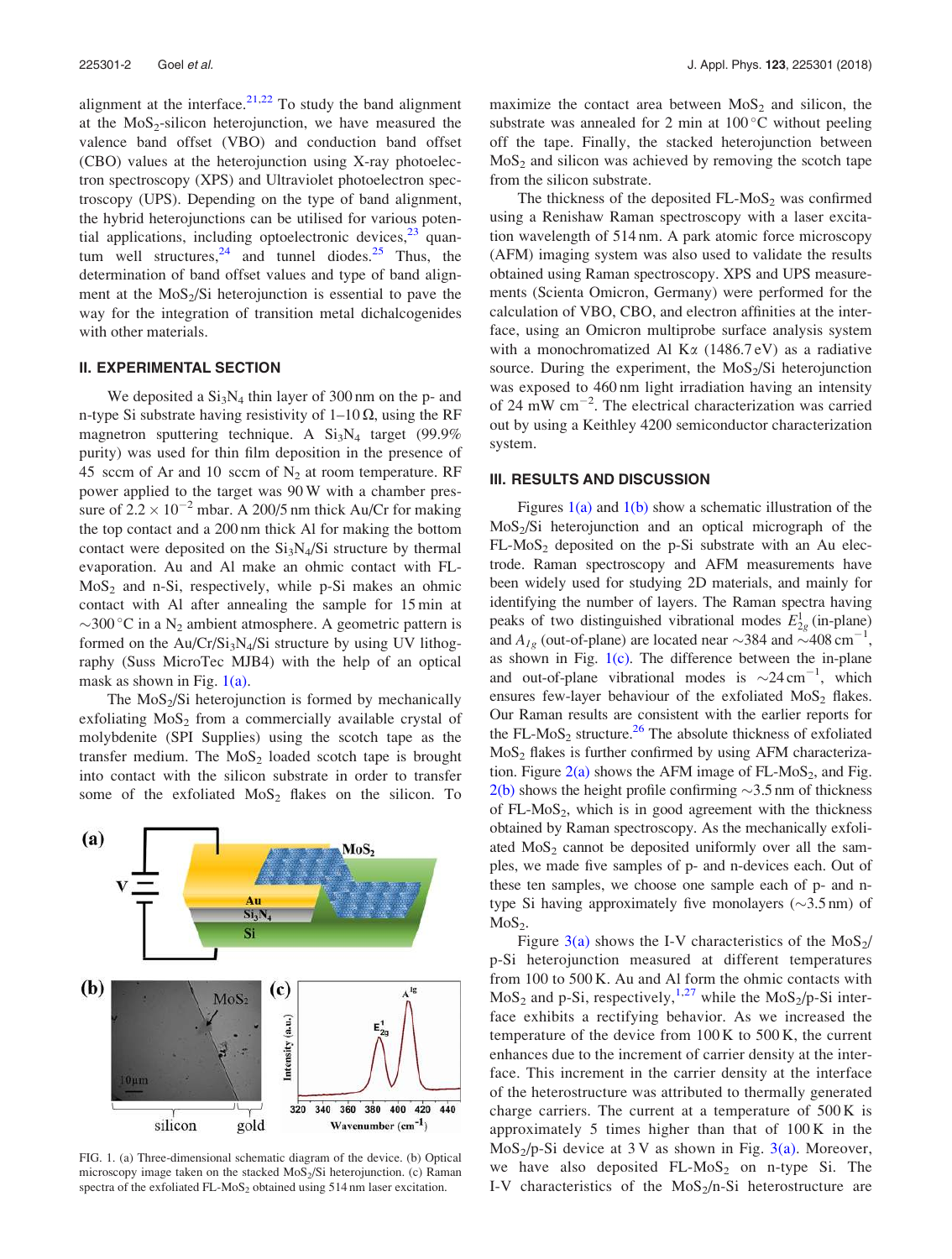

FIG. 3. Current-voltage characteristics measured at different temperatures (100, 200, 300, 400, and 500 K) for (a) the MoS<sub>2</sub>/p-Si device and (b) MoS<sub>2</sub>/n-Si device. The inset shows current on a log scale.

investigated at different temperatures (T: 100, 200, 300, 400, and 500 K) as depicted in Fig.  $3(b)$ , which clearly demonstrates that a barrier is formed at the  $MoS<sub>2</sub>-silicon$  interface. In the  $MoS<sub>2</sub>/n-Si$  device, it was found that the current enhances approximately 2 times over a temperature change of 100 K to 500 K at 3 V.

The current flowing across the  $MoS<sub>2</sub>/n-Si$  heterojunction forming a Schottky barrier at the interface can be approximated by the following standard thermionic emission equation:<sup>28</sup>

$$
I = I_0 \left[ \exp\left(\frac{qV}{\eta k_B T}\right) - 1 \right]; \quad I_0 = SA^* T^2 \exp\left(-\frac{q\Phi_B}{k_B T}\right), \tag{1}
$$

where  $I_0$  is the reverse saturation current, q is the electronic charge,  $\eta$  is the ideality factor,  $k_B$  is the Boltzmann's constant,  $T$  is the operating temperature,  $S$  is the active contact area,  $A^*$  is the effective Richardson's constant (112 A cm<sup>-2</sup>  $K^{-2}$  for n-Si),<sup>29</sup> and  $\varphi_B$  is the Schottky barrier height. From Eq. (1), the Schottky barrier height  $\varphi_B$  can be expressed as

$$
\varphi_B = \frac{k_B T}{q} \ln \left( \frac{S A^* T^2}{I_0} \right). \tag{2}
$$

The fitting of experimental data shown in Fig.  $3(b)$  to Eq.  $(1)$ gives the values of the ideality factor at different temperatures. The ideality factor registered a decrement with an increase in temperature. For the  $MoS<sub>2</sub>/n-Si$  device, the barrier height which is calculated by using Eq. (1) ranges from 0.185 to 0.780 eV with an increase in temperature (100–500 K). Table I summarizes the various parameters calculated for p- and n-Si devices, including the barrier height, ideality factor, and current density. Table I shows that the barrier height for the n-Si device increases with increasing temperature, which is in contrast to Fig.  $3(b)$ . In accordance with Fig.  $3(b)$ , current increases with an increase in temperature. These contradictory results indicate that the thermally induced electrons govern the flow of current across the heterojunction and the Schottky barrier height does not play an active role in current conduction.

Bandgap offset values also play a crucial role in modeling heterojunction based electronic and optoelectronic devices.<sup>22</sup> VBO at the MoS<sub>2</sub>/p-Si interface can be calculated by using the XPS technique. However, the application of XPS faces two major challenges due to the low escape depth of the emitted electrons. First, to extract electrons from overgrown  $MoS<sub>2</sub>$  and the underlying p-Si substrate, the exfoliated

TABLE I. Summary of data taken at different temperatures at the  $MoS<sub>2</sub>$ -silicon heterojunction.

| Temperature $(K)$ | $\Phi_{\rm B}$ (eV) | Ideality factor<br>$n-Si$ | J(A/m <sup>2</sup> ) |                      |
|-------------------|---------------------|---------------------------|----------------------|----------------------|
|                   |                     |                           | $p-Si$               | n-Si                 |
| 100               | 0.185               | 7.3                       | $2.04 \times 10^{6}$ | $1.39 \times 10^{6}$ |
| 200               | 0.361               | 4.8                       | $3.25 \times 10^{6}$ | $2.26 \times 10^{6}$ |
| 300               | 0.522               | 4.6                       | $4.56 \times 10^{6}$ | $2.89 \times 10^{6}$ |
| 400               | 0.677               | 3.8                       | $8.58 \times 10^{6}$ | $4.09 \times 10^{6}$ |
| 500               | 0.780               | 2.9                       | $9.63 \times 10^{6}$ | $4.28 \times 10^{6}$ |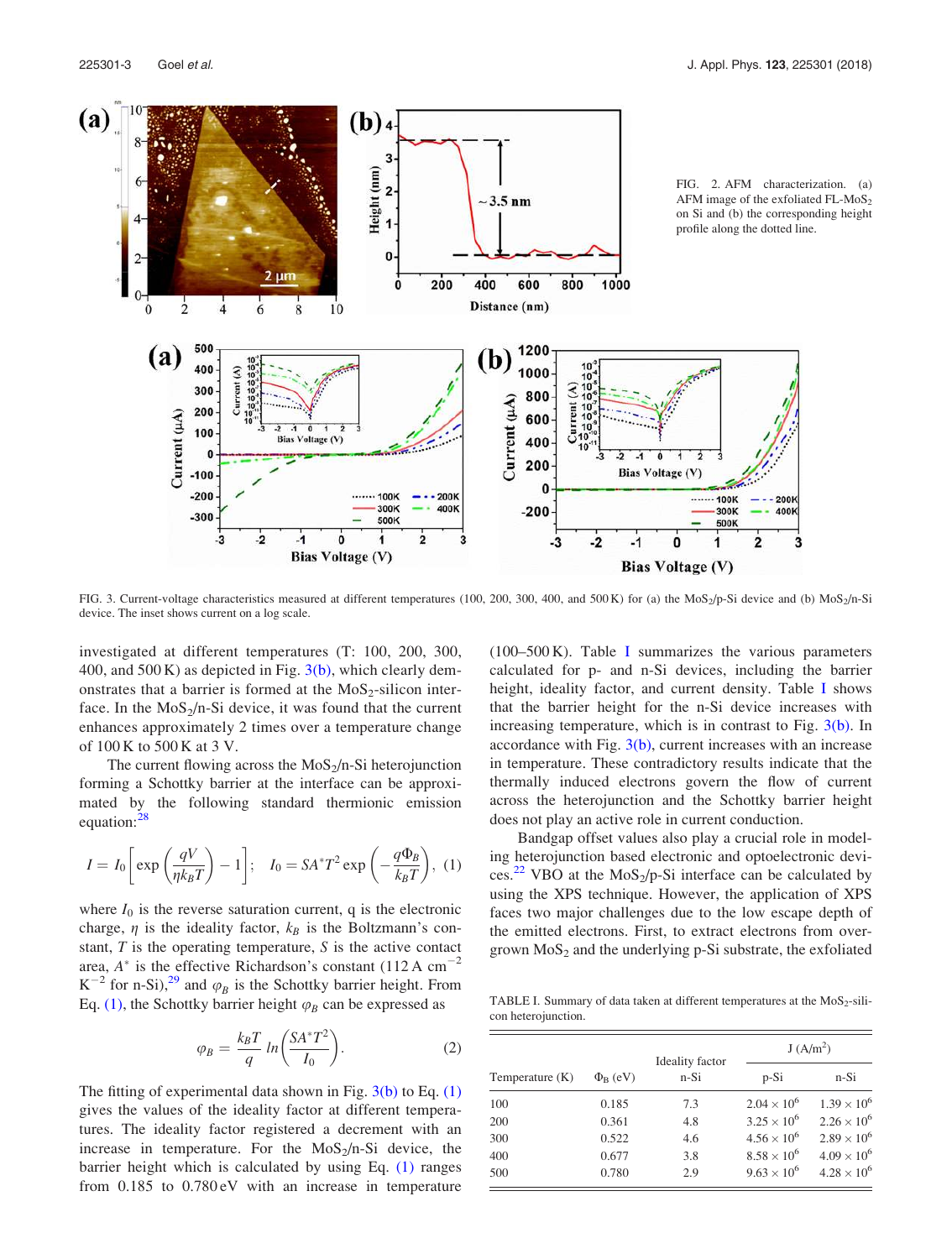$MoS<sub>2</sub>$  flake has to be very thin over silicon.<sup>30</sup> The second challenge is a requirement of a large surface area of  $MoS<sub>2</sub>$ for XPS measurements.<sup>31</sup> Moreover, because of nonuniformity of  $MoS<sub>2</sub>$  over the silicon substrate, the desired area is located by measuring the intensity of Mo 3d and Si 2p core-levels. The method provided by Kraut et  $al.^{21}$  allows us to calculate the precise value of VBO for the  $MoS<sub>2</sub>/Si$  heterojunction as follows:

$$
\Delta E_{v} = \left( E_{Mo3d_{\frac{5}{2}}}^{Mo5_{2}} - E_{Si2p_{\frac{3}{2}}}^{Si} \right) + \left( E_{Si2p_{\frac{3}{2}}}^{Si} - E_{VBM}^{Si} \right) - \left( E_{Mo3d_{\frac{5}{2}}}^{Mo5_{2}} - E_{VBM}^{Mo5_{2}} \right),
$$
\n(3)

where the first term  $\left(E_{Mo3d_{\frac{1}{2}}}^{Mo52} - E_{Si2p_{\frac{3}{2}}}^{Si}\right)$  is the separation in binding energy for Mo 3d and Si 2p core levels of the  $MoS<sub>2</sub>/p-$ Si interface. The second and third terms are the binding energy difference between the core level and valence band maximum (VBM) of p-Si and  $MoS_2$ , respectively. To evaluate VBO at the  $MoS<sub>2</sub>/p-Si$  interface, we need to calculate the energy of core levels relative to the VBM of  $MoS<sub>2</sub>$  and p-Si individually. The VBM positions are calculated by extrapolating the leading edge of VB spectra.<sup>32</sup> The VBM values of 0.91 eV for FL-MoS<sub>2</sub> and  $0.2$  eV for p-Si were deduced from VB spectra of  $MoS<sub>2</sub>$  and p-Si, respectively, as shown in Figs.  $4(a)$  and  $4(b)$ . The difference between  $Mo3d_{\frac{5}{2}}$  and  $Si2p$  core-levels is measured to be 2  $130.17 \pm 0.10$  eV at the interface [Fig. 4(c)]. Now, the value of  $Si2p$  relative to the VBM of Si and the value of  $Mo3d_{\frac{5}{2}}$  relative to the VBM of MoS<sub>2</sub> are estimated to be  $99.03 \pm 0.10 \text{ eV}$  and  $228.54 \pm 0.10$  eV, respectively. Thus, the value of VBO is estimated to be  $0.66 \pm 0.17$  eV, by using Eq. (3).

The value of CBO at the  $MoS<sub>2</sub>/p-Si$  interface can be calculated as follows:

$$
\Delta E_c = \Delta E_v + E_g^{Si} - E_g^{MoS_2} \,. \tag{4}
$$

By substituting the values of VBO ( $\Delta E_v = 0.66 \pm 0.17 \text{ eV}$ ), bandgap of Si ( $E_g^{Si} = 1.11 \text{ eV}$ ), and MoS<sub>2</sub> ( $E_g^{MoS_2} = 1.3 \text{ eV}$ )<sup>18</sup> in Eq. (4), the CBO is measured to be  $0.4\overset{\circ}{7} \pm 0.17$  eV. We have also confirmed the calculated value of CBO by using Anderson's affinity rule,  $33$  by measuring the difference between electron affinities of  $FL-MoS<sub>2</sub>$  and Si. In order to calculate electron affinity, UPS measurements of the constituent materials were performed as shown in Figs.  $5(a)$  and 5(b). Electron affinities were determined by using the following relation: $^{24}$ 

$$
\chi = h\nu_{He-I} - W - E_g,\tag{5}
$$



FIG. 4. The x-ray photoelectron spectroscopy (XPS) spectra for (a) isolated MoS<sub>2</sub> flakes, also providing the binding energy separation between Mo 3d corelevel and valence band spectra. (b) Si substrate, also representing the binding energy separation between the Si 2p core-level and valence band spectra, and (c) stacked MoS<sup>2</sup> /Si heterojunction, showing the binding energy separation between Mo 3d and Si 2p core-levels.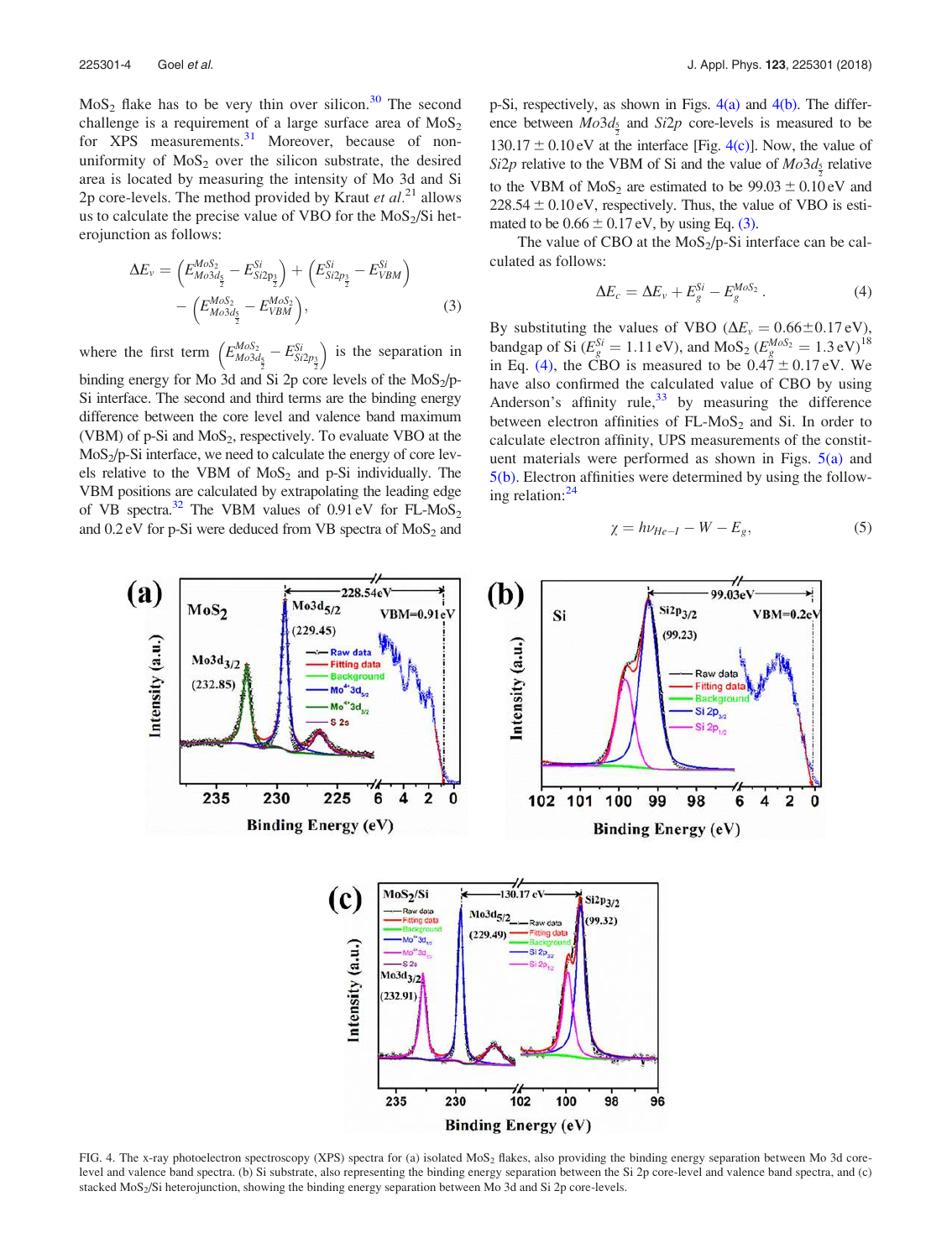where  $h\nu_{He-I}$  is the He-I resonance line photon energy  $(21.22 \text{ eV})$  emitted from neutral atoms, W is the width of emitted electrons, and  $E_{\varrho}$  is the bandgap of constituent materials. The width of the emitted electrons is calculated by taking into account the difference between the onset of the secondary electrons and VBM as shown in Figs.  $5(a)$  and  $5(b)$ . By using Eq. (5), the values of electron affinities were calculated to be  $4.32 \pm 0.10$  and  $3.92 \pm 0.10$  eV for MoS<sub>2</sub> and Si, respectively. Thus, in accordance with the Anderson's affinity rule, CBO is determined to be  $0.40 \pm 0.10 \text{ eV}$ . Our obtained CBO value by using UPS is consistent with that obtained by using XPS [Eq. (3)] within the experimental error bar. Hence, the measured VBO and CBO parameters affirm a type-II band alignment at the  $MoS<sub>2</sub>/p-Si$  interface as illustrated by the schematic diagram in Fig.  $5(c)$ .

Due to the fundamental importance of type-II band alignment in designing flexible optoelectronic devices,  $^{23}$  we have also explored the optoelectronic relevance and chargeinjection mechanism at the  $MoS<sub>2</sub>/Si$  interface under photoexcitation. In this experiment, a wavelength of 460 nm with the irradiation intensity 24 mW cm<sup> $-2$ </sup> was used to examine the photovoltaic performance of the  $MoS<sub>2</sub>/Si$  heterojunction at room temperature. Figures  $6(a)$  and  $6(b)$  depict the I-V characteristics of  $MoS_2/p-Si$  and  $MoS_2/n-Si$  heterojunctions with and without light irradiation.

At the  $MoS<sub>2</sub>/p-Si$  heterojunction, a large potential barrier is established due to diffusion of charge carriers at the interface. This potential barrier further increases with an increase in reverse bias. After making contacts between  $MoS<sub>2</sub>$  and p-Si, the movement of the Fermi-level at the junction increases the electric field across the interface which separates the electron-hole pairs generated due to light illumination. Thus, the photoinduced current increases due to the increase in carrier density across the interface. Light irradiation not only increases the carrier density but also reduces the barrier height at a reverse biased heterojunction, $34$  resulting in an increase of the photocurrent. The reduction in the Schottky barrier height at the  $MoS<sub>2</sub>/n-Si$  interface by light irradiation can be calculated by using Bardeen's model.<sup>35,36</sup> In this model, the Schottky barrier height decreases linearly with an increase in electric field at the interface, and the reverse current can be expressed as

$$
I_0 = I_s \exp\left(\frac{\beta \sqrt{V_r}}{k_B T}\right),\tag{6}
$$

where

$$
I_s = SA^*T^2 \exp\left(-\frac{q\Phi r}{k_B T}\right). \tag{7}
$$



FIG. 5. (a) and (b) Ultraviolet photoelectron spectroscopy (UPS) spectra of the deposited MoS<sub>2</sub> flake and Si substrate. (c) Type-II band alignment schematic representation at the  $MoS<sub>2</sub>/Si$  heterojunction.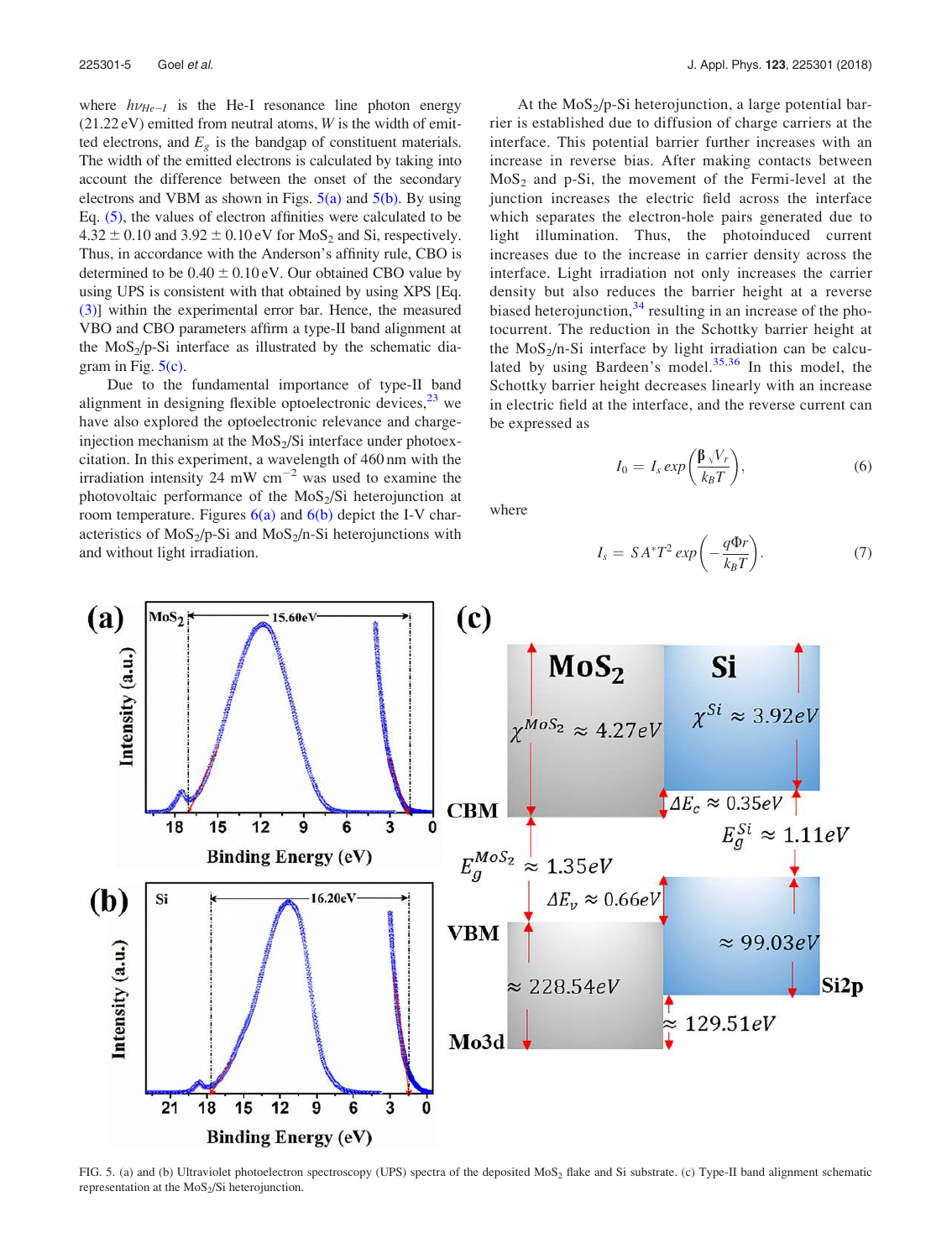

FIG. 6. Current-voltage characteristics of the MoS<sub>2</sub>-silicon heterojunction with and without light irradiation: (a) a p-Si device and (b) an n-Si device. The inset shows current on a log scale.

In Eqs. (6) and (7),  $\beta$  is the interface parameter,  $I_s$  is reverse saturation current,  $V_r$  is the magnitude of applied reverse voltage,  $T$  is the operating temperature (300 K), and  $\Phi_r$  is the reverse barrier height. By fitting of experimental data shown in Fig.  $6(b)$ , Eq.  $(6)$  yields a reverse Schottky barrier height of 0.522 eV in the dark state and 0.483 eV under 460 nm light irradiation for the  $MoS<sub>2</sub>/n-Si$  device. Our obtained results are consistent with the earlier reports.<sup>37,38</sup> The dark current and photocurrent are more pronounced in the p-Si device than that of the n-Si device. In the  $M_0S_2/p-Si$ device,  $1.27 \mu A$  dark current is observed, which enhances approximately 80 times under 460 nm light irradiation at  $-3$  V. While in the MoS<sub>2</sub>/n-Si device, the dark current is only  $0.57 \mu A$ , which enhances approximately 10 times under light irradiation at –3 V. The Fermi level difference at the interface of  $MoS_2/p-Si$  is much lower than that of  $MoS_2/n-Si$ , leading to a higher value of dark and photoinduced current in p-Si devices.

#### IV. CONCLUSIONS

In conclusion, we demonstrated the charge transport studies of the  $MoS_2$ -silicon interface under thermal excitation. We observe that the current density at the  $MoS<sub>2</sub>/Si$ interface increases with an increase in temperature. Moreover, we observed a type-II band alignment at the MoS<sub>2</sub>/Si heterojunction which can be used for designing of optoelectronic devices and detectors. As a proof-of-concept application, the photovoltaic behavior of the  $MoS_2/Si$ heterojunction was demonstrated for 460 nm light irradiation. This work provides a deep understanding of different mechanisms occurring at the  $MoS<sub>2</sub>/Si$  interface and opens up new avenues for various 2D/3D integration based applications.

- <sup>1</sup>B. Radisavljevic, A. Radenovic, J. Brivio, V. Giacometti, and A. Kis, Nat. Nanotechnol. 6, 147 (2011).
- ${}^{2}$ H. Li, J. Wu, Z. Yin, and H. Zhang, Acc. Chem. Res. 47, 1067 (2014).
- <sup>3</sup>R. Mas-Balleste, C. Gomez-Navarro, J. Gomez-Herrero, and F. Zamora, Nanoscale 3, 20 (2011).
- <sup>4</sup>D. Jariwala, T. J. Marks, and M. C. Hersam, Nat. Mater. 16(2), 170 (2016).
- <sup>5</sup>D. S. Schulman, A. J. Arnold, A. Razavieh, J. Nasr, and S. Das, IEEE Nanotechnol. Mag. 11, 6 (2017).
- 6 S. Srisonphan, ACS Photonics 3, 1799 (2016).
- <sup>7</sup>Y. Yoon, K. Ganapathi, and S. Salahuddin, Nano Lett. 11, 3768 (2011).
- <sup>8</sup>D. Lembke, S. Bertolazzi, and A. Kis, Acc. Chem. Res. 48, 100 (2015).
- 9 P. Li, K. Yuan, D.-Y. Lin, X. Xu, Y. Wang, Y. Wan, H. Yu, K. Zhang, Y. Ye, and L. Dai, Nanoscale 9(46), 18175 (2017).
- $^{10}$ R. Kumar, N. Goel, and M. Kumar, ACS Sens. 2(11), 1744 (2017).
- $11$ M.-L. Tsai, S.-H. Su, J.-K. Chang, D.-S. Tsai, C.-H. Chen, C.-I. Wu, L.-J. Li, L.-J. Chen, and J.-H. He, ACS Nano 8, 8317 (2014).
- <sup>12</sup>Y. Gong, J. Lin, X. Wang, G. Shi, S. Lei, Z. Lin, X. Zou, G. Ye, R. Vajtai, and B. I. Yakobson, Nat. Mater. 13, 1135 (2014).
- <sup>13</sup>D. Ruzmetov, K. Zhang, G. Stan, B. Kalanyan, G. R. Bhimanapati, S. M. Eichfeld, R. A. Burke, P. B. Shah, T. P. O'Regan, and F. J. Crowne, ACS Nano 10, 3580 (2016).
- <sup>14</sup>Z. Li, J. Chen, R. Dhall, and S. B. Cronin, 2D Mater. 4, 015004 (2016).
- <sup>15</sup>Y. Li, C.-Y. Xu, J.-Y. Wang, and L. Zhen, Sci. Rep. 4, 7186 (2014).
- <sup>16</sup>M.-H. Doan, Y. Jin, S. Adhikari, S. Lee, J. Zhao, S. C. Lim, and Y. H. Lee, ACS Nano 11, 3832 (2017).
- <sup>17</sup>V. Dhyani and S. Das, Sci. Rep. 7, 44243 (2017).
- <sup>18</sup>L. Wang, J. Jie, Z. Shao, Q. Zhang, X. Zhang, Y. Wang, Z. Sun, and S. T. Lee, Adv. Funct. Mater. 25, 2910 (2015).
- <sup>19</sup>W. Liu, J. Kang, W. Cao, D. Sarkar, Y. Khatami, D. Jena, and K. Banerjee, "High-performance few-layer-MoS 2 field-effect-transistor with record low contact-resistance," in Proceedings of the IEEE International Electron Devices Meeting (IEDM) (IEEE, 2013), p. 19.4.1.
- ${}^{20}$ J. Kwon, J.-Y. Lee, Y.-J. Yu, C.-H. Lee, X. Cui, J. Hone, and G.-H. Lee, Nanoscale 9, 6151 (2017).
- <sup>21</sup>E. Kraut, R. Grant, J. Waldrop, and S. Kowalczyk, Phys. Rev. Lett. 44, 1620 (1980).
- <sup>22</sup>M. Tangi, P. Mishra, C.-C. Tseng, T. K. Ng, M. N. Hedhili, D. H. Anjum, M. S. Alias, N. Wei, L.-J. Li, and B. S. Ooi, ACS Appl. Mater. Interfaces 9, 9110 (2017).
- <sup>23</sup>J. Wang, F. Xu, X. Zhang, W. An, X.-Z. Li, J. Song, W. Ge, G. Tian, J. Lu, and X. Wang, Sci. Rep. 4, 6521 (2014).
- <sup>24</sup>M. Tangi, P. Mishra, M.-Y. Li, M. K. Shakfa, D. H. Anjum, M. N. Hedhili, T. K. Ng, L.-J. Li, and B. S. Ooi, Appl. Phys. Lett. 111, 092104 (2017).
- <sup>25</sup>S. Krishnamoorthy, E. W. Lee, C. H. Lee, Y. Zhang, W. D. McCulloch, J. M. Johnson, J. Hwang, Y. Wu, and S. Rajan, Appl. Phys. Lett. 109, 183505 (2016).
- <sup>26</sup>Y. H. Lee, X. Q. Zhang, W. Zhang, M. T. Chang, C. T. Lin, K. D. Chang, Y. C. Yu, J. T. W. Wang, C. S. Chang, and L. J. Li, Adv. Mater. 24, 2320 (2012).
- $27\text{B}$ . G. Streetman and S. K. Banerjee, Solid State Electronic Devices (Prentice-Hall, 2005).
- $^{28}$ C. Crowell and S. Sze, Solid-State Electron. 9, 1035 (1966).